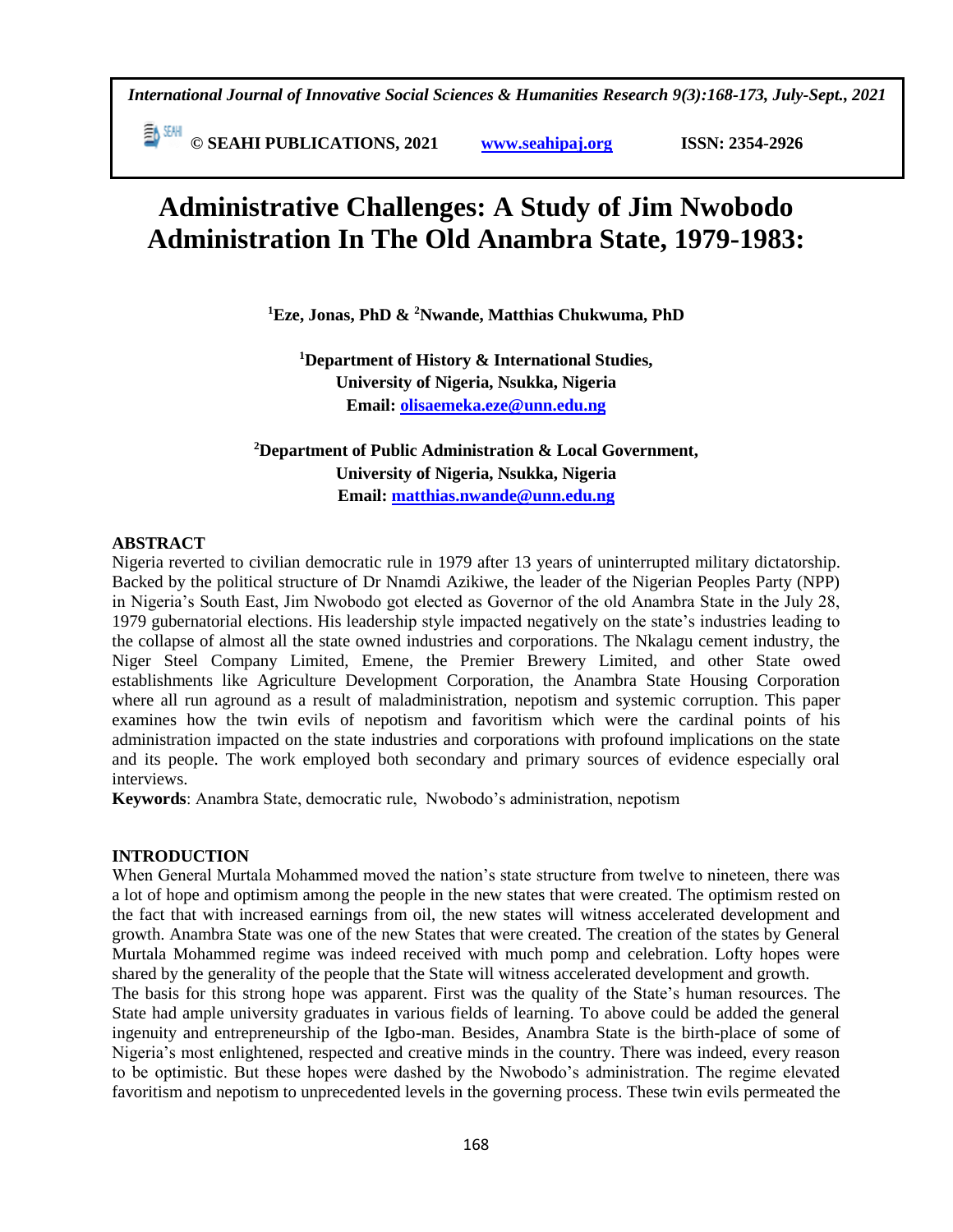economic, political and social lives of the State and impacting negatively on its development. This paper intends to examine its impact on the industries and corporations in the period under review.

#### **The Policy of Favoritism and its Impact on Nkalagu Cement Factory 1979-1983**

As stated earlier, favoritism and nepotism were elevated to an institution in governance during the administration of Jim Nwobodo. These twin evils impacted negatively on the State's industries and corporations during his administration between 1979 and 1983. This was what made Arthur Nwankwo (1982) to declare that Nwobodo's administration will not be remembered for any success in the industrial sector. As shall be seen shortly, the twin maladies of the period under review were to result in social tensions and conflicts between the generality of the people and workers on one side, and his tensions administration on the other. The severity of such tensions and conflicts was often determined by the degree of such vices in governance and the level of tolerance by the suffering masses. In Anambra State during his administration, the endurance level of the people got to point of inelasticity and inevitability of workers demonstrations, rioting s and eventually their embarking on an indefinite industrial action.

At Nkalagu Cement Factory jointly owned by the then Imo and Anambra State governments for instance, the nature of malice bothered on government's manipulations of factory management with the intention of controlling its funds and finances (Arthur, 1982:31). The welcome address presented by the Southern Anambra employees of the company in 1982 to their Excellencies, the governors of Anambra and Imo States is instructive and informative. The said address was delivered during the governors' second official visit to the company prompted by the incessant and intractable crisis besetting the company (Arthur 1982).

Peace was sought in this premier and foremost industry in the southeast because Governor Jim Nwobodo removed the then general Manager Engr.S.V IIodibia and in his place, appointed Engineer H. C. N. Adibe, a non-employee of the company. The governor's imposition of an outsider, Engineer Adibe on the company as the General Manager removing the then substantive general manager murdered peace in the company. His action was in total disregard to established rules and procedures. Besides, it was said that he had no cause for removing the then incumbent General Manager. His reason it was opined, was to install a 'son of the soil', Engr Adibe as the Chief Executive of the company. Since Engr. IIodibia came from Northern Anambra, he should not head a factory in Southern Anambra. Many however were of the opinion that the Governor's real intention was to gain easy access to the company funds, something that was denied him by the former GM.

Beyond that, the governor's agenda for the company seems to have gone further than that. Employees of Anambra North origin (the governor's immediate consistency) in the company were also said to have been posted to head most sensitive sections in the company with little or no regard to qualification, seniority and suitability. Worse still, some of the sectional heads from Southern Anambra and Irno displaced by these appointments were transferred sometimes outside the company in total contradiction of the company's condition of service (Udo:2012).

Administratively, it was reasoned that even if Engr. IIodibia was to be relieved of his appointment, the post should have been given to Engr. G.C. Nwali, the next in rank to Engr. IIodibia, and not to an outsider. All these appeals to reason, legality and conscience made by the senior staff of the company were disregarded by the governor. He turned down all appeals and proceeded to impose Engr.Adibe on the company. With Engr. Adibe securely imposed, as the general manager, corruption gained a foothold in the company. The imposed GM embarked on incessant suspensions and termination of appointments of the employees of the company especially those opposed to his appointment. The company's board of Directors under the then chairmanship of R. B.K. Okafor was rendered lame and ineffective.

At the same time, judicial inquiries set up and tasked to proffer solution to the problems afflicting the company was not allowed to see the light of the day. The body was not given the room to investigate and expose misrule and maladministration in the company. The crisis in the company was so much that the workers embarked on series of demonstration against it. Before long, employees of the company including those with specialist skills started resigning having become disenchanted with the way the company was being run.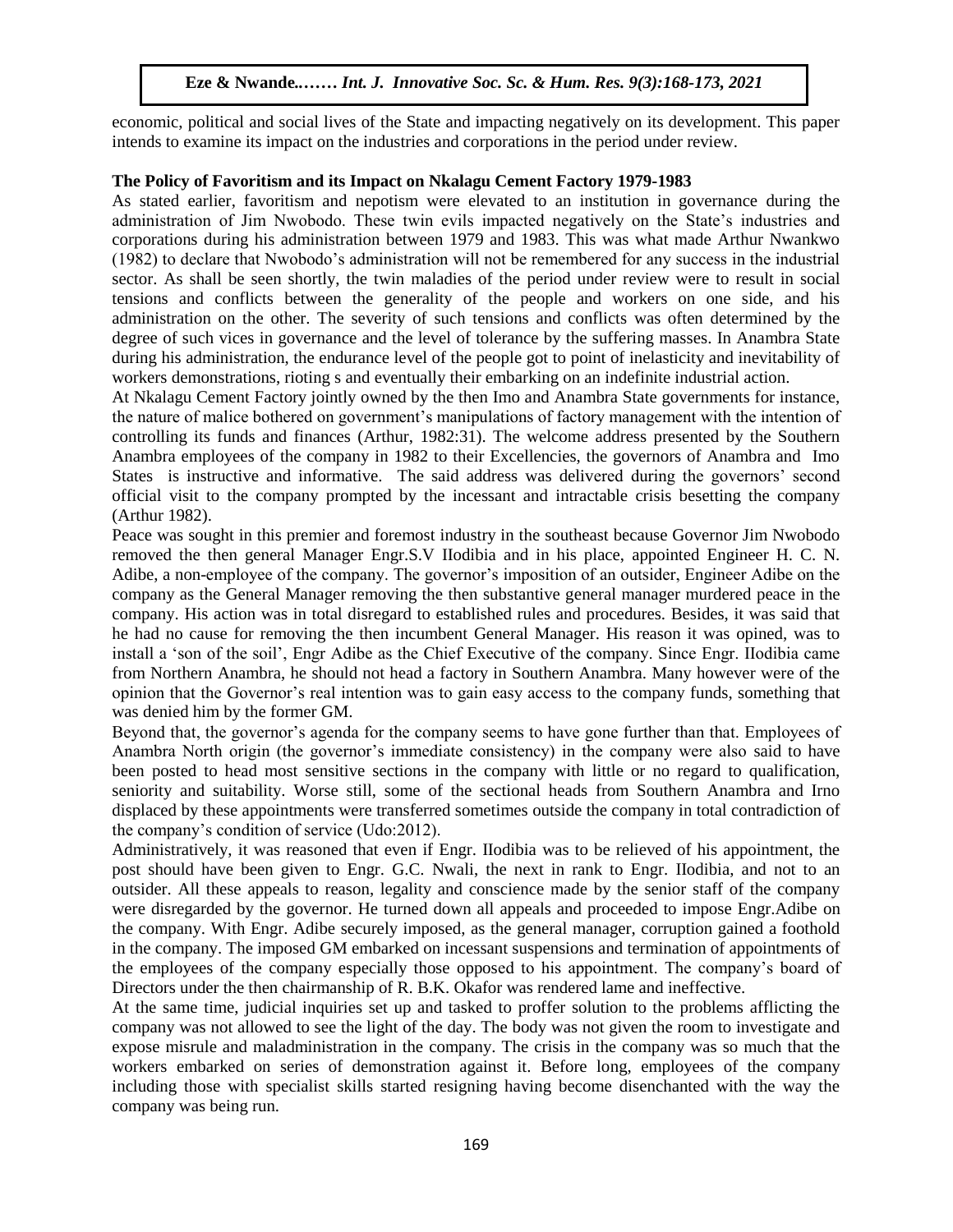The Imo State Governor Chief Sam Mbakwe convinced by the perceived good intention of Governor Nwobodo did nothing to prevent the collapse of the company (Egwu:2012). The result of many years of crisis in the company was the closure of the factory and the sacking of the General Manager, Engr. Adibe. The company was closed at a time its product was in high demand. Much of the heavy machinery of the factory was mishandled and destroyed by unprofessional recruited by the Nwobodo administration to operate the factory during the many months of the industrial action. The closure of the company was a loss not only in terms of revenue to the state, but also to the nation as a whole. Governor Nwobodo responding to a question on the reasons for the closure of the company was quoted as saying:

The closure was the only solution to the problems of the factory at the time. The affairs of the factory were then becoming over politicized, coupled with the staggering deficit of about N32 million which the company owed its customers and other financial institutions (Anyaeji, 1982:17)  $1982(11)$ 

The two crucial questions which the Governor failed to address were what and who were responsible for the monumental debt of N32 million in this once viable premier industry in the south east? Many have also asked what the Anambra State House of Assembly did in finding out why there was such debt and liabilities. The silence of the State Assembly was what perhaps compelled Ndubusi to assert that, "corruption in the State was practiced by both arms of government- the executive and the legislative under mutual understanding" , (Ndubusi, *Expose corruption, inefficiency or waste in the execution or administration of laws within its legislative competence and in the disbursement or administration of fundistration of* taws within its tegistative competence and in the atsoursement or daministration of funds appropriated by it. (1979 Constitution of Nigeria) 1991:20). To many, it was one of an informal agreement between the State executive, the party (NPP).

#### The Impact on the Premier Breweries Onitsha

The premier Breweries Onitsha was another State industry that was badly hit by maladministration during the Jim Nwobodo's regime. Immediately Jim Nwobodo was sworn in as the Chief Executive of Anambra State, he assiduously worked towards taking control of the affairs of the Premier Breweries, producers of the popular Premier Beer. Before Nwobodo came into office, Premier Beer was widely held as one of the made in Nigeria beers of the highest quality. It was highly consumed all over the southeast and beyond, (Nwankwo: 1982:24).

With the coming of Nwobodo's administration, corruption and mismanagement gradually crept into the company. Many link the collapse of the company to the policies of his government. His government and the party (NNP) use the proceeds from the sales of the products to boost its finances (Ugwu:2012). Before long, the quality of the beer began to drop. Its consumers became hesitant to take it or recommend it to friends (Nwankwo, 1992:24). Career progression in the company and promotion were now determined by other measures short of merit and hard work. Workers morale dropped resulting in the poor attitude to work. Like the cement company, the Nwobodo administration was running it as a private financial enterprise for his government and party rather than as a limited liability company.

In this instance, the level of corruption was so pervasive that a member of the State House of Assembly was forced to invoke its constitutional oversight functions to probe the affairs of the company under section 120 (2) (b) of the 1979 Constitution which mandated it to:

The motion was regrettably killed by the same forces behind it by a vote of 33 in favor and 45 against. According to Hon. Emehelu, a then member of the House, he voted against the motion because the sponsors of the bill wanted to remove or impeach the Chief Executive rather than inquiring into the affairs of the company (Ndubisi, 1991:45). The statement of Hon. Emehelu appears very insightful and informative. It goes a long way to show that the legislature, and by extension, government was deeply involved in the crisis bedeviling the company.

It was then alleged that almost all the legislators who voted against the motion were bribed to do so. In this category were the legislators whose wives, brothers, uncles, cousins etc were corruptly receiving consignments of beer from the factory as sanctioned by the office of his Excellency (Ndubisi, 1991:20).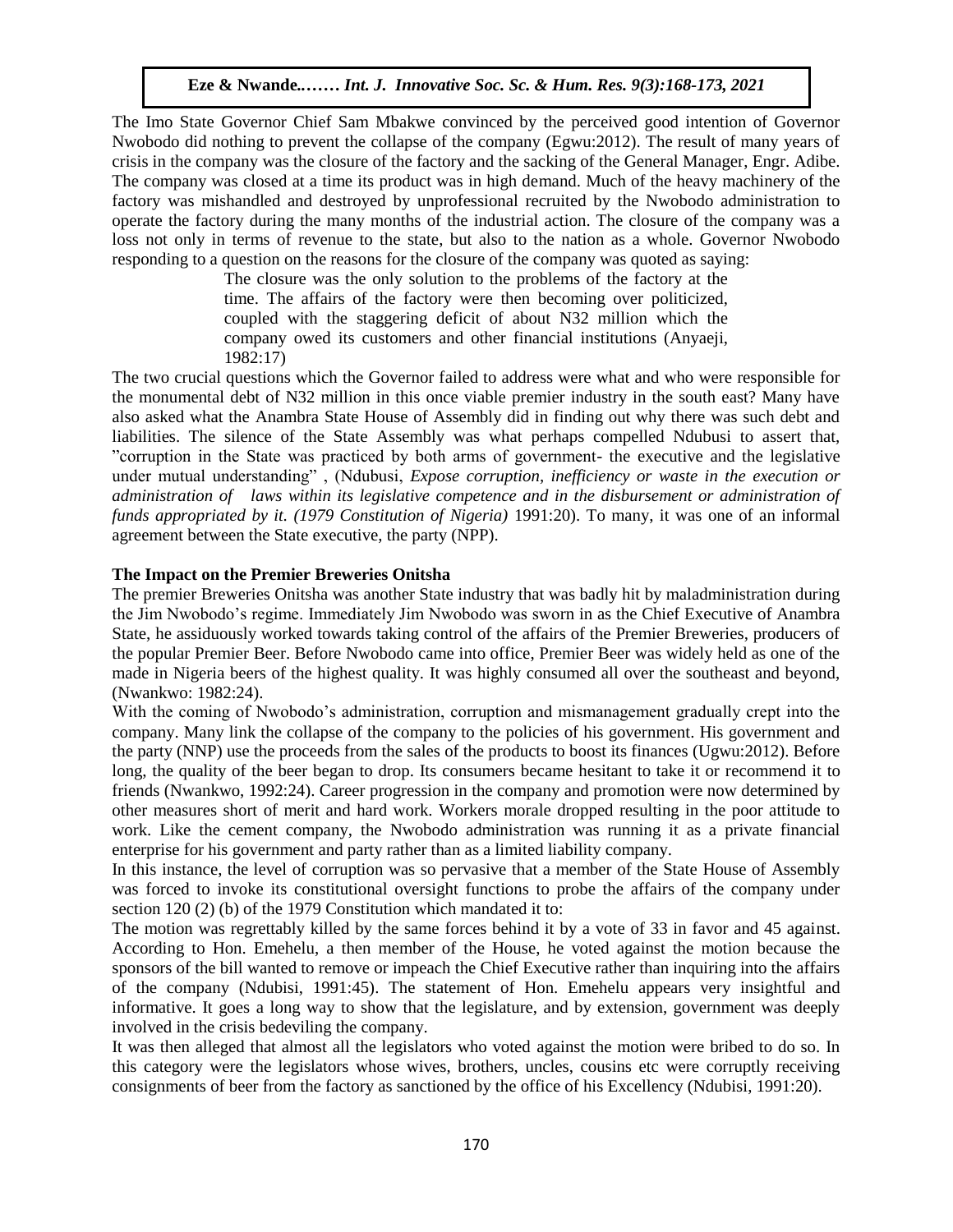Corruption being contagious by nature was to sooner than later, spread to the rank and file in the company. The company was known for it's over inflated contracts and supplies bills. Industrial raw materials purchased were no longer determined by utility and profitability, but rather by volume of spoils that the official would realize from the deal etc. Failure to give bribe to the ranks and file could lead to loss of files and requisitions of customers and endless delay in the loading of customer's consignment.

The fall in the beer's quality was the final straw that broke the company's back. As many people became reluctant to consume the beer, its production was forced to drop. Compulsorily, its staff was downsized. Many employees of the company were disengaged or laid off.

While the administration of Nwobodo heralded the collapse and closure of many viable and flourishing While the administration of TW00000 neraticed the conapse and closure of many viable and floatisining<br>State owned companies and corporations, no new ones were established in the State (Ndubisi 1991:27). The governor announced to the people of Anambra State that he closed both the Nkalagu Cement Industry and the Niger Steel Company of Emene due to over-politicization. Available evidence suggests that maladministration was rather responsible for the collapse of these industries.

These were industries and corporations that employed Anambra State indigenes in their thousands. Following the closure, over 4000 employees of the establishment lost their jobs (National Concord May 2, 1982:11). These were industries that were meant to yield revenue to the government and people of the state; industries established by the previous administration that were operating profitably and optimally.

While some of the governors would run to the Federal Government begging for financial assistance, the case of Jim Nwobodo was complicated in that he was not in the good books of the Central Government. He allowed himself to be used by the opposition politicians in their confrontation with the Federal Government (Nwankwo, 1981:51). His actions were a tragedy to the State because he could not muster the needed courage to seek Federal Government's assistance to revive the collapsed industries. As a last report, these State owned industries and corporations resorted to borrowing from the banks and the capital market with the State Government standing as guarantor.

The collapse of these state industries left the economy of the state in total chaos. By 1981, the total external loan of the state stood at N171, 270, 070, a colossal sum at the time (Weekly Trumpet, May 1981:7). Nwankwo alludes that the loans so procured were mostly shared among the officials of the government.

As should be expected, unemployment level in the State became on the rise with no new industry to absorb fresh graduates and others thrown out of work. Thousands of unemployed youths migrated to other states to seek for employment. Government turned to foreign experts to revive its industry. 'Experts' were hired to run the Nkalagu Cement Factory and the presidential Hotel at Enugu. Why his administration sought the said foreign help and partnership in the management of companies in the state was baffling. This is because Anambra State then had highly specialized and competent men and women in all the areas. Many were of the opinion that the Governor hired the so-called experts to help him launder corrupt funds from the treasury of the State (Ndubisi 1991:32). As Arthur posits, government was merely colluding with these foreign economic mercenaries to embezzle the state funds (Arthur 1982:61). Cecil Goz must be thinking of events in Anambra State at the time when he cautioned that any responsible person in Nigeria who keeps silent over the situation in the country was wicked. His words:

It is, therefore, in the interest of our highly esteemed citizens to speak out now and help correct things or hold their peace forever. If they air their views, and head-strong tyrants in the saddle refuse to adopt their recipes, well and good. But they shall have cleared themselves in the hands of posterity. For there is the saying that the hearing and not heeding danger signals remain an undoing of the child, but seeing danger and failing to send out warning notes remain the undoing of the old folks. So now is the time to "Ring the Alarm Bell", if the senior citizens of this country are not to be caught out at the hour of reckoning. For it is better to speak out and be damned than selfishly keep quiet and watch things go from bad to worse because "Silence"cannot eternally remain golden even in the face of a disaster. (Sunday Satellite, October 14, 1982:16) Perhaps in response to Cecil Goz's admonition, patriotic Anambra State citizens did not keep quiet.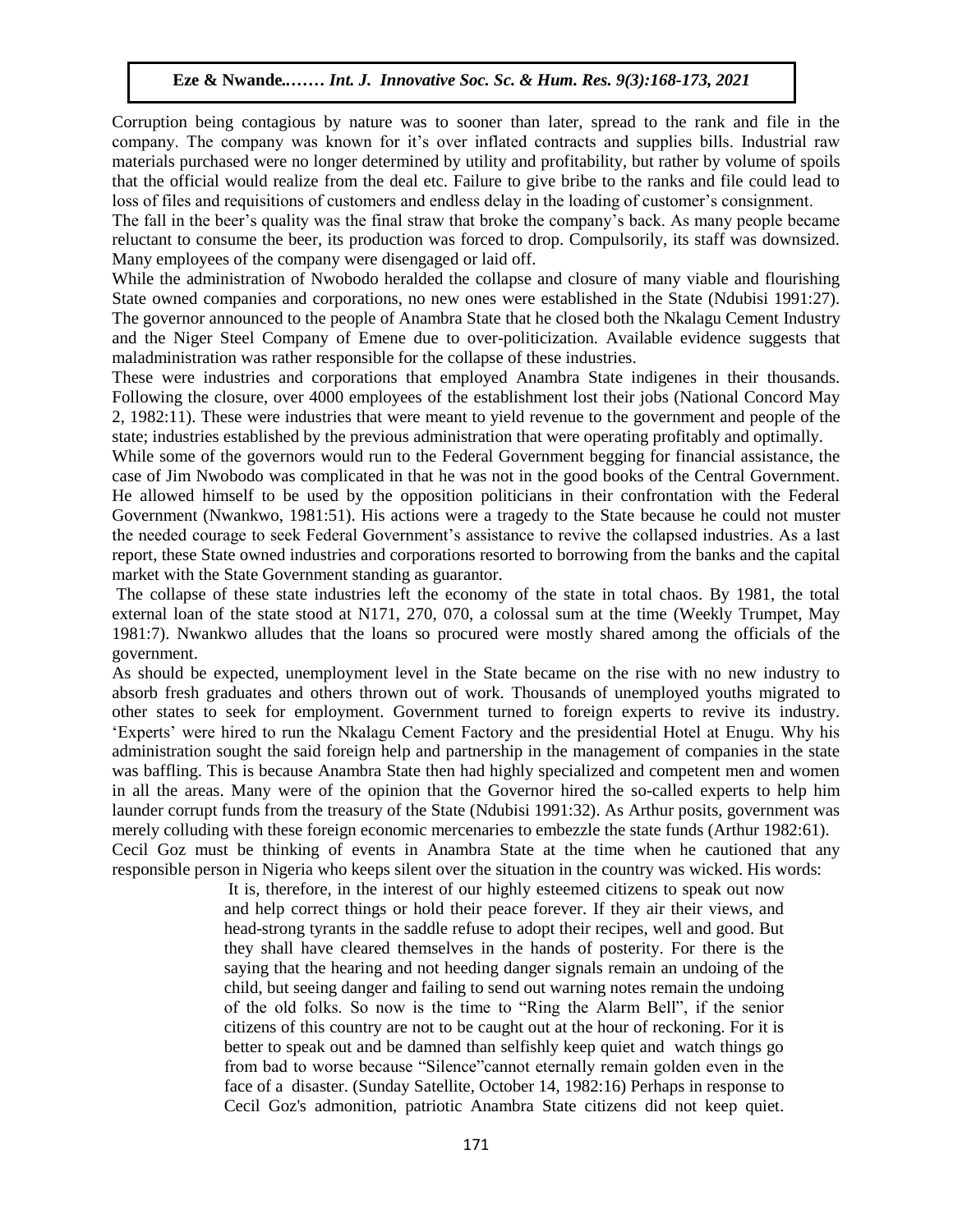They kept reminding the government time and again of its short comings, but the governor seemed not to have heeded their warnings (Ndubisi, 1991:18).

Jim Nwobodo's leadership style did not spare the education sector either. The state's education sector was confronted with mind boggling stories. A report in the Weekly Trumpet averred that:

Principals of some female post-primary institutions in Anambra State have been instructed to dispatch about 20 of their students each to the Government House Enugu for a gala night. The event is one of the highlights marking the  $42<sup>nd</sup>$ birthday anniversary of Governor Jim coming up today. Letters to this effect were surreptitiously sent to the schools' heads from the public relations unity of the State Ministry of Social Development, Youths and Culture. (Weekly Trumpet, May 9, 1982:11).

Prior to this, good meaning citizens of Anambra State were shocked in 1981 when it was reported that the principal of Girls' Secondary School, Ozubulu was forced to send some of her college students for an all principal of Office Secondary School, Ozubulu was forced to send some of her conege students for an an<br>night party during the Governor's visit to the town. The letter mandating their attendance to the party made unambiguously clear that the girls would not be back to school the same night (National Concord, Friday, Nov, 13, 1981:3). This act of the government was likely to expose the girls to serious moral problems.  $\mathbf{S}$ .

As stated by an affected citizen of the State on this issue: As parents toiling for the welfare of my young daughter and no less worried about her physical and moral safety, the exposure of some hundreds of Teenage schools girls to such morar sarcty, the exposure of some numericus of rechage senoofs gifts to such<br>evening orgies deceptively christened "Birth day gala night" makes the moral responsibility of both the State Executive and those willing heads of females post-primary a matter for deep concern. (Weekly Trumpet, May 9, 1982:6).  $1982:6$ ).

In other climes, John Profumo as member of the British Parliament and Minister of State, resigned his appointment as British Minister of State because he was associated with a street girl, Christine Keller. All over the world, it is morally and ethically wrong for government officials to be identified with street or chore girls. In the case of Nigeria and Anambra State to be particular, officials of the government of the state driven by ulterior motives gave no qualms seducing girls at public expense, and carry on as if they did not cross any moral or ethical line as expected of them. As was opined by many, the millions of naira approved for the administration's extravaganza was enough to set up industries in the State for the employment of the youths.

 In summation, the administration of Governor Jim Nwobodo wantonly violated the fundamental objectives and directive principles of State policy as set out by the 1979 Constitution of the Federal Republic of Nigeria which provides inter alia:

> The state shall direct its policy towards ensuring …that the material resources of the community are harnessed and distributed as best as possible to serve the common good, the economic system is not operated in such a way as to permit the concentration of wealth or the means of production and exchange in the hands of few individuals or of a group, and that adequate and suitable shelter; minimum wage, old age care and pensions, and unemployment and sick benefits are provided for all citizens. (The Constitution of the Federal Republic of Nigeria: 1979:9)

The resultant effects were that the state witnessed an increased wave industrial conflict, armed robbery and other sundry crimes.

# **CONCLUSION**

We have thus far, been examining the policies of Jim Nwobodo and how it impacted on state owned corporations and industries. We have also examined the twin evils of favoritism and nepotism which unfortunately, were the hallmark of the Nwobodo administration. It is revealed that these twin evils impacted negatively on the state industries and corporations during his administration between 1979 and